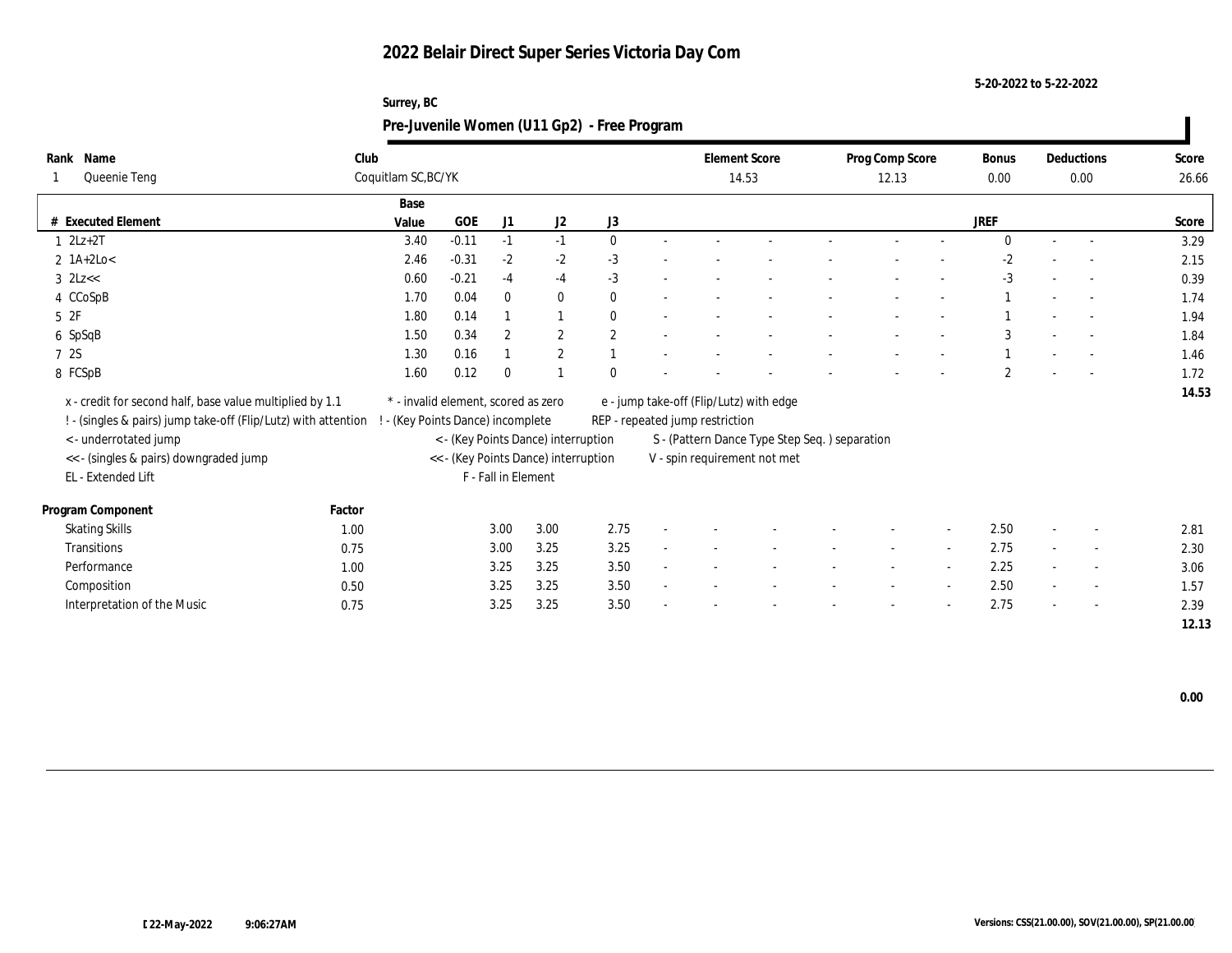**Surrey, BC**

**5-20-2022 to 5-22-2022**

|                                                                |        | Pre-Juvenile Women (U11 Gp2) - Free Program |         |                     |                                      |              |                                         |                                               |                 |                          |              |                          |       |
|----------------------------------------------------------------|--------|---------------------------------------------|---------|---------------------|--------------------------------------|--------------|-----------------------------------------|-----------------------------------------------|-----------------|--------------------------|--------------|--------------------------|-------|
| Rank Name                                                      | Club   |                                             |         |                     |                                      |              | <b>Element Score</b>                    |                                               | Prog Comp Score |                          | <b>Bonus</b> | Deductions               | Score |
| Sophia Shapovalova<br>2                                        |        | Champs ISC of BC, BC/YK                     |         |                     |                                      |              | 14.30                                   |                                               | 11.07           |                          | 0.00         | 0.00                     | 25.37 |
|                                                                |        | Base                                        |         |                     |                                      |              |                                         |                                               |                 |                          |              |                          |       |
| # Executed Element                                             |        | Value                                       | GOE     | J1                  | J2                                   | J3           |                                         |                                               |                 |                          | <b>JREF</b>  |                          | Score |
| 12F                                                            |        | 1.80                                        | 0.18    |                     |                                      |              |                                         |                                               |                 |                          |              |                          | 1.98  |
| $2 \; 1A+2T$                                                   |        | 2.40                                        | 0.00    | $\Omega$            | $\mathbf{0}$                         |              |                                         |                                               |                 |                          |              |                          | 2.40  |
| 3 CCoSpB (V)                                                   |        | 1.28                                        | 0.10    |                     |                                      |              |                                         |                                               |                 |                          | $\theta$     |                          | 1.38  |
| 4 SpSqB                                                        |        | 1.50                                        | 0.04    |                     |                                      |              |                                         |                                               |                 |                          | $-2$         |                          | 1.54  |
| 5 <sub>2S</sub>                                                |        | 1.30                                        | 0.10    | $\theta$            |                                      |              |                                         |                                               |                 |                          |              |                          | 1.40  |
| $6$ 2Loq+1Lo                                                   |        | 2.20                                        | $-0.34$ | $-2$                | $-2$                                 | $-2$         |                                         |                                               |                 |                          | $-2$         |                          | 1.86  |
| 72Lz                                                           |        | 2.10                                        | 0.00    | $\theta$            | $\bf{0}$                             | $\mathbf{0}$ |                                         |                                               |                 |                          | $\theta$     | $\sim$                   | 2.10  |
| 8 FCSpB                                                        |        | 1.60                                        | 0.04    | $\Omega$            | $\bf{0}$                             |              |                                         |                                               |                 |                          |              |                          | 1.64  |
| x - credit for second half, base value multiplied by 1.1       |        | * - invalid element, scored as zero         |         |                     |                                      |              | e - jump take-off (Flip/Lutz) with edge |                                               |                 |                          |              |                          | 14.30 |
| ! - (singles & pairs) jump take-off (Flip/Lutz) with attention |        | - (Key Points Dance) incomplete             |         |                     |                                      |              |                                         |                                               |                 |                          |              |                          |       |
| <- underrotated jump                                           |        |                                             |         |                     | < - (Key Points Dance) interruption  |              | REP - repeated jump restriction         | S - (Pattern Dance Type Step Seq.) separation |                 |                          |              |                          |       |
| << - (singles & pairs) downgraded jump                         |        |                                             |         |                     | << - (Key Points Dance) interruption |              |                                         |                                               |                 |                          |              |                          |       |
| EL - Extended Lift                                             |        |                                             |         | F - Fall in Element |                                      |              | V - spin requirement not met            |                                               |                 |                          |              |                          |       |
|                                                                |        |                                             |         |                     |                                      |              |                                         |                                               |                 |                          |              |                          |       |
| Program Component                                              | Factor |                                             |         |                     |                                      |              |                                         |                                               |                 |                          |              |                          |       |
| <b>Skating Skills</b>                                          | 1.00   |                                             |         | 2.75                | 3.25                                 | 3.00         |                                         |                                               |                 | $\overline{\phantom{a}}$ | 2.25         |                          | 2.81  |
| Transitions                                                    | 0.75   |                                             |         | 2.50                | 3.00                                 | 2.75         |                                         |                                               |                 | $\sim$                   | 2.50         |                          | 2.02  |
| Performance                                                    | 1.00   |                                             |         | 2.75                | 3.50                                 | 3.00         |                                         |                                               |                 | $\sim$                   | 2.00         | $\sim$                   | 2.81  |
| Composition                                                    | 0.50   |                                             |         | 2.50                | 3.25                                 | 2.50         |                                         |                                               |                 | $\sim$                   | 2.25         | $\overline{\phantom{a}}$ | 1.32  |
| Interpretation of the Music                                    | 0.75   |                                             |         | 2.75                | 3.50                                 | 2.75         |                                         |                                               |                 |                          | 2.25         |                          | 2.11  |
|                                                                |        |                                             |         |                     |                                      |              |                                         |                                               |                 |                          |              |                          | 11.07 |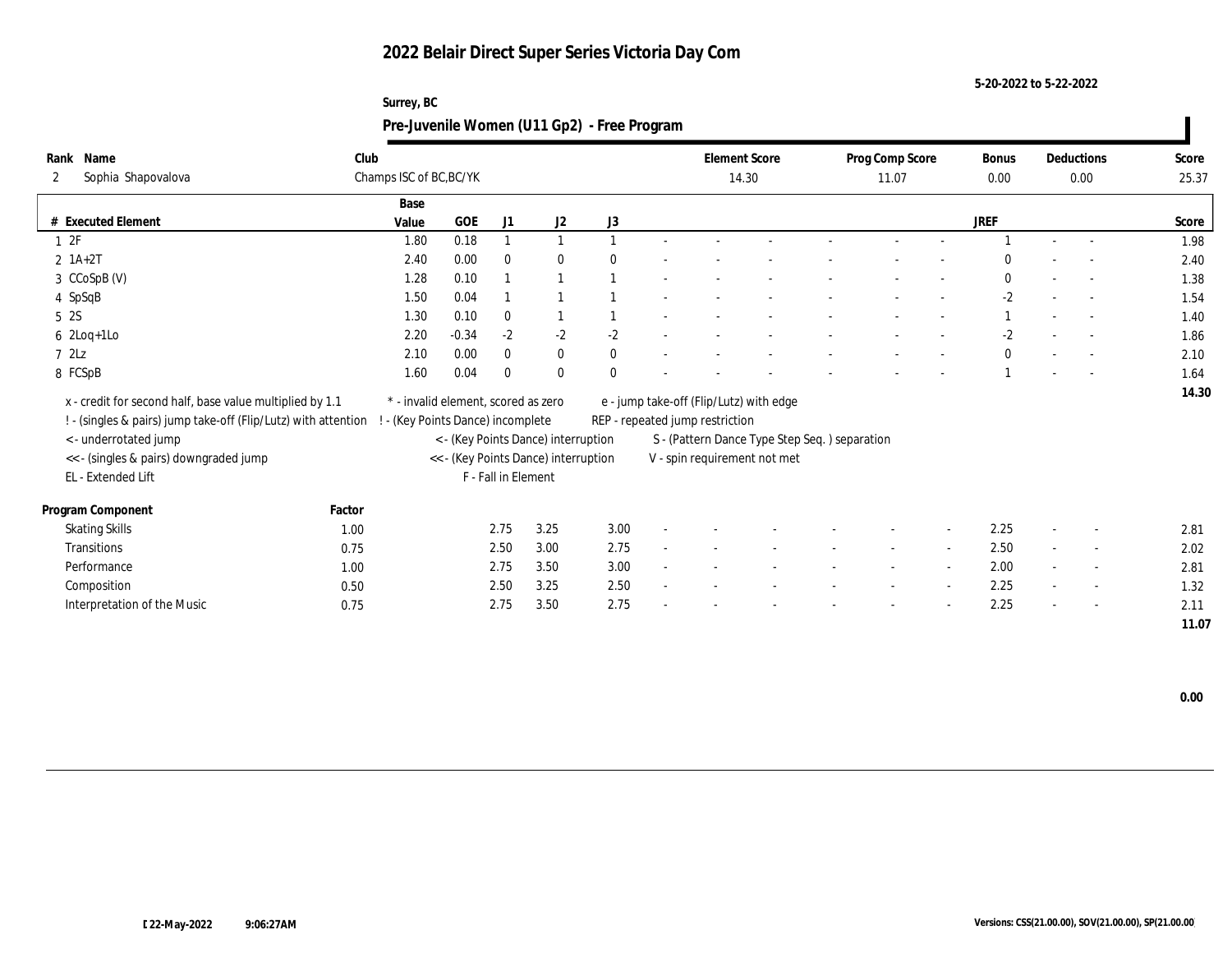**Surrey, BC**

**5-20-2022 to 5-22-2022**

|                                                                |        | Pre-Juvenile Women (U11 Gp2) - Free Program |         |                     |                                      |              |                                               |  |                          |                          |                      |        |                    |                |
|----------------------------------------------------------------|--------|---------------------------------------------|---------|---------------------|--------------------------------------|--------------|-----------------------------------------------|--|--------------------------|--------------------------|----------------------|--------|--------------------|----------------|
| Rank Name<br>Chenmay Zhang<br>3                                | Club   | Champs ISC of BC, BC/YK                     |         |                     |                                      |              | <b>Element Score</b><br>14.36                 |  | Prog Comp Score<br>10.26 |                          | <b>Bonus</b><br>0.00 |        | Deductions<br>0.00 | Score<br>24.62 |
|                                                                |        | Base                                        |         |                     |                                      |              |                                               |  |                          |                          |                      |        |                    |                |
| # Executed Element                                             |        | Value                                       | GOE     | J1                  | J2                                   | J3           |                                               |  |                          |                          | <b>JREF</b>          |        |                    | Score          |
| 12F                                                            |        | 1.80                                        | $-0.05$ | $\mathbf{0}$        | $\mathbf{0}$                         | $-1$         |                                               |  |                          |                          | $\Omega$             | $\sim$ |                    | 1.75           |
| $2 \; 1A+2T$                                                   |        | 2.40                                        | 0.00    | $\Omega$            | $\bf{0}$                             | 0            |                                               |  |                          |                          |                      |        |                    | 2.40           |
| $3$ 2Lzq                                                       |        | 2.10                                        | $-0.47$ | $-2$                | $-2$                                 | $-3$         |                                               |  |                          |                          | $-2$                 |        |                    | 1.63           |
| $4$ 2Lo+1Lo                                                    |        | $2.20\,$                                    | $-0.13$ | $-2$                | $\bf{0}$                             | $-1$         |                                               |  |                          |                          | $\theta$             |        | $\sim$             | 2.07           |
| 5 SpSqB                                                        |        | 1.50                                        | 0.08    |                     | $\bf{0}$                             | $\mathbf{0}$ |                                               |  |                          |                          |                      |        |                    | 1.58           |
| 6 FCSpB                                                        |        | 1.60                                        | 0.00    | $-1$                | $\mathbf{0}$                         | $\mathbf{0}$ |                                               |  |                          |                          |                      |        | $\sim$             | 1.60           |
| 7 2S                                                           |        | 1.30                                        | 0.03    | $\theta$            | $\bf{0}$                             |              |                                               |  |                          |                          | $\Omega$             |        |                    | 1.33           |
| 8 CCoSpB                                                       |        | 1.70                                        | 0.30    | $\overline{2}$      |                                      | 3            |                                               |  |                          |                          |                      |        |                    | 2.00           |
| x - credit for second half, base value multiplied by 1.1       |        | * - invalid element, scored as zero         |         |                     |                                      |              | e - jump take-off (Flip/Lutz) with edge       |  |                          |                          |                      |        |                    | 14.36          |
| ! - (singles & pairs) jump take-off (Flip/Lutz) with attention |        | - (Key Points Dance) incomplete             |         |                     |                                      |              | REP - repeated jump restriction               |  |                          |                          |                      |        |                    |                |
| <- underrotated jump                                           |        |                                             |         |                     | < - (Key Points Dance) interruption  |              | S - (Pattern Dance Type Step Seq.) separation |  |                          |                          |                      |        |                    |                |
| << - (singles & pairs) downgraded jump                         |        |                                             |         |                     | << - (Key Points Dance) interruption |              | V - spin requirement not met                  |  |                          |                          |                      |        |                    |                |
| EL - Extended Lift                                             |        |                                             |         | F - Fall in Element |                                      |              |                                               |  |                          |                          |                      |        |                    |                |
|                                                                |        |                                             |         |                     |                                      |              |                                               |  |                          |                          |                      |        |                    |                |
| Program Component                                              | Factor |                                             |         |                     |                                      |              |                                               |  |                          |                          |                      |        |                    |                |
| <b>Skating Skills</b>                                          | 1.00   |                                             |         | 2.25                | 3.00                                 | 2.50         |                                               |  |                          | $\overline{\phantom{a}}$ | 2.00                 |        |                    | 2.44           |
| Transitions                                                    | 0.75   |                                             |         | 2.25                | 3.25                                 | 2.50         |                                               |  |                          | $\overline{\phantom{a}}$ | 2.25                 |        |                    | 1.92           |
| Performance                                                    | 1.00   |                                             |         | 2.50                | 3.00                                 | 3.00         |                                               |  |                          | $\sim$                   | 2.00                 |        |                    | 2.63           |
| Composition                                                    | 0.50   |                                             |         | 2.50                | 3.25                                 | 2.75         |                                               |  |                          | $\sim$                   | 2.25                 |        | $\sim$             | 1.35           |
| Interpretation of the Music                                    | 0.75   |                                             |         | 2.50                | 3.00                                 | 2.50         |                                               |  |                          |                          | 2.25                 |        |                    | 1.92           |
|                                                                |        |                                             |         |                     |                                      |              |                                               |  |                          |                          |                      |        |                    | 10.26          |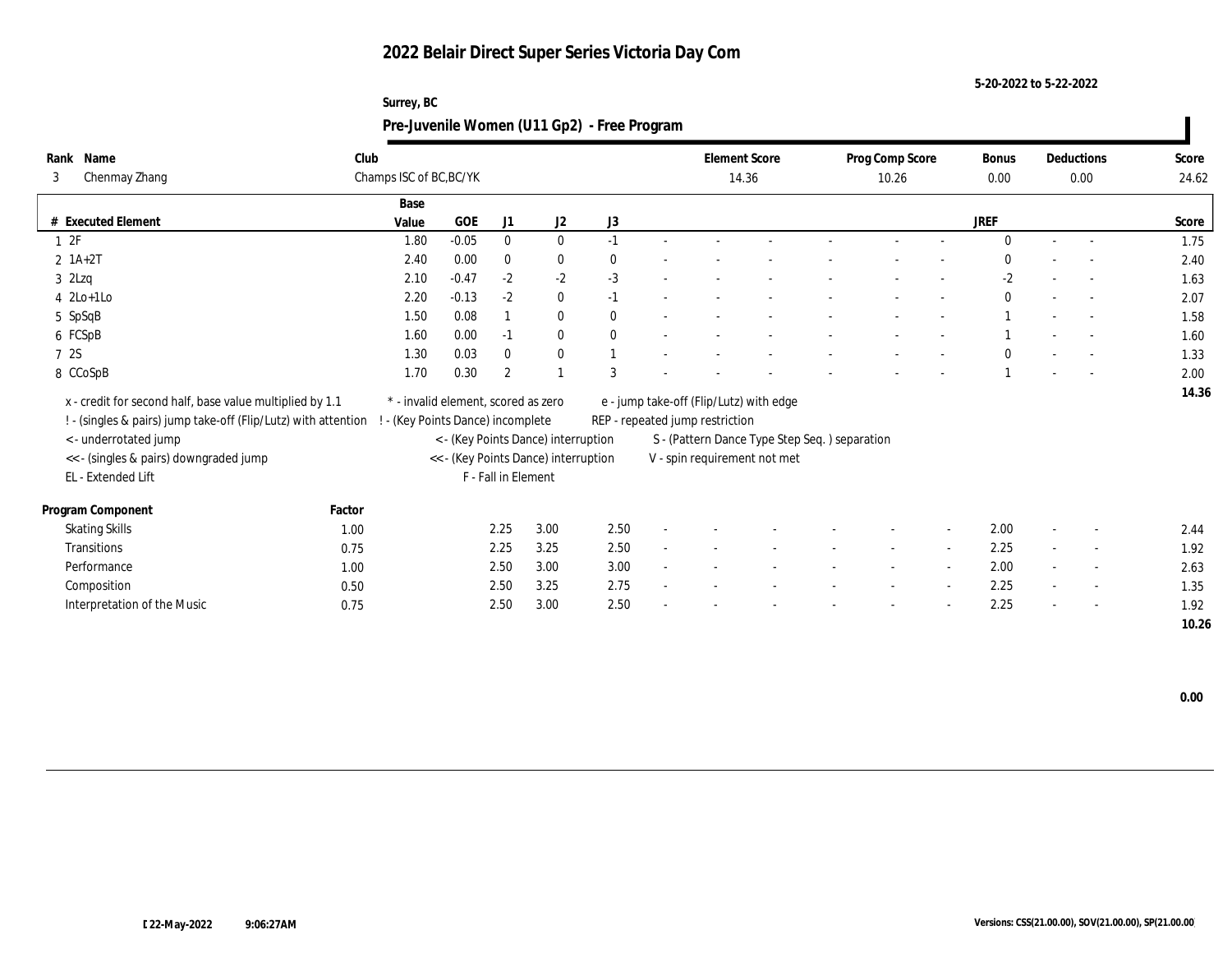**Surrey, BC**

**5-20-2022 to 5-22-2022**

|                                                                                                                            |        |                                                                        |         |                     |                                      | Pre-Juvenile Women (U11 Gp2) - Free Program |                                 |                                               |                         |        |               |                          |                |
|----------------------------------------------------------------------------------------------------------------------------|--------|------------------------------------------------------------------------|---------|---------------------|--------------------------------------|---------------------------------------------|---------------------------------|-----------------------------------------------|-------------------------|--------|---------------|--------------------------|----------------|
| Rank Name<br>Nichole Liang<br>4                                                                                            | Club   | Coquitlam SC, BC/YK                                                    |         |                     |                                      |                                             | 14.75                           | <b>Element Score</b>                          | Prog Comp Score<br>9.75 |        | Bonus<br>0.00 | Deductions<br>0.20       | Score<br>24.30 |
| # Executed Element                                                                                                         |        | Base<br>Value                                                          | GOE     | J1                  | J2                                   | J3                                          |                                 |                                               |                         |        | <b>JREF</b>   |                          | Score          |
| $1 \ 1A+2T$                                                                                                                |        | 2.40                                                                   | 0.16    |                     |                                      |                                             |                                 |                                               |                         |        | 2             | $\sim$                   | 2.56           |
| 2 FCSpB                                                                                                                    |        | 1.60                                                                   | 0.16    | $\mathbf{0}$        |                                      |                                             |                                 |                                               |                         |        |               |                          | 1.76           |
| 3 2F                                                                                                                       |        | 1.80                                                                   | 0.05    | $\mathbf{0}$        | $\mathbf{0}$                         |                                             |                                 |                                               |                         |        |               |                          | 1.85           |
| 4 $2Lz(e)$                                                                                                                 |        | 1.26                                                                   | $-0.63$ | $-5$                | $-5$                                 | $-5$                                        |                                 |                                               |                         |        | $-5$          |                          | 0.63           |
| $5$ $2Lo+2Lo$                                                                                                              |        | 3.40                                                                   | $-0.30$ | $-2$                | $-2$                                 | $-2$                                        |                                 |                                               |                         |        | $-1$          | $\overline{\phantom{a}}$ | 3.10           |
| 6 SpSqB                                                                                                                    |        | 1.50                                                                   | 0.11    | $\mathbf{0}$        | $\mathbf{0}$                         |                                             |                                 |                                               |                         |        | $\mathbf{2}$  | $\sim$                   | 1.61           |
| 7 2S                                                                                                                       |        | 1.30                                                                   | 0.03    | $\theta$            | $\bf{0}$                             |                                             |                                 |                                               |                         |        |               | $\overline{\phantom{a}}$ | 1.33           |
| 8 CCoSpB                                                                                                                   |        | 1.70                                                                   | 0.21    |                     |                                      |                                             |                                 |                                               |                         |        | $\mathbf{2}$  |                          | 1.91           |
| x - credit for second half, base value multiplied by 1.1<br>! - (singles & pairs) jump take-off (Flip/Lutz) with attention |        | * - invalid element, scored as zero<br>- (Key Points Dance) incomplete |         |                     |                                      |                                             | REP - repeated jump restriction | e - jump take-off (Flip/Lutz) with edge       |                         |        |               |                          | 14.75          |
| < - underrotated jump                                                                                                      |        |                                                                        |         |                     | < - (Key Points Dance) interruption  |                                             |                                 | S - (Pattern Dance Type Step Seq.) separation |                         |        |               |                          |                |
| << - (singles & pairs) downgraded jump                                                                                     |        |                                                                        |         |                     | << - (Key Points Dance) interruption |                                             | V - spin requirement not met    |                                               |                         |        |               |                          |                |
| EL - Extended Lift                                                                                                         |        |                                                                        |         | F - Fall in Element |                                      |                                             |                                 |                                               |                         |        |               |                          |                |
| Program Component                                                                                                          | Factor |                                                                        |         |                     |                                      |                                             |                                 |                                               |                         |        |               |                          |                |
| <b>Skating Skills</b>                                                                                                      | 1.00   |                                                                        |         | 2.75                | 3.00                                 | 2.50                                        |                                 |                                               |                         |        | 2.25          |                          | 2.63           |
| Transitions                                                                                                                | 0.75   |                                                                        |         | 2.25                | 2.75                                 | 2.75                                        |                                 |                                               |                         | $\sim$ | 2.00          | $\overline{\phantom{a}}$ | 1.83           |
| Performance                                                                                                                | 1.00   |                                                                        |         | 2.25                | 2.75                                 | 2.25                                        |                                 |                                               |                         | $\sim$ | 2.25          |                          | 2.38           |
| Composition                                                                                                                | 0.50   |                                                                        |         | 2.50                | 3.00                                 | 2.00                                        |                                 |                                               |                         | $\sim$ | 2.25          | $\sim$                   | 1.22           |
| Interpretation of the Music                                                                                                | 0.75   |                                                                        |         | 2.25                | 2.75                                 | 2.00                                        |                                 |                                               |                         |        | 2.00          | $\overline{\phantom{a}}$ | 1.69           |
|                                                                                                                            |        |                                                                        |         |                     |                                      |                                             |                                 |                                               |                         |        |               |                          | 9.75           |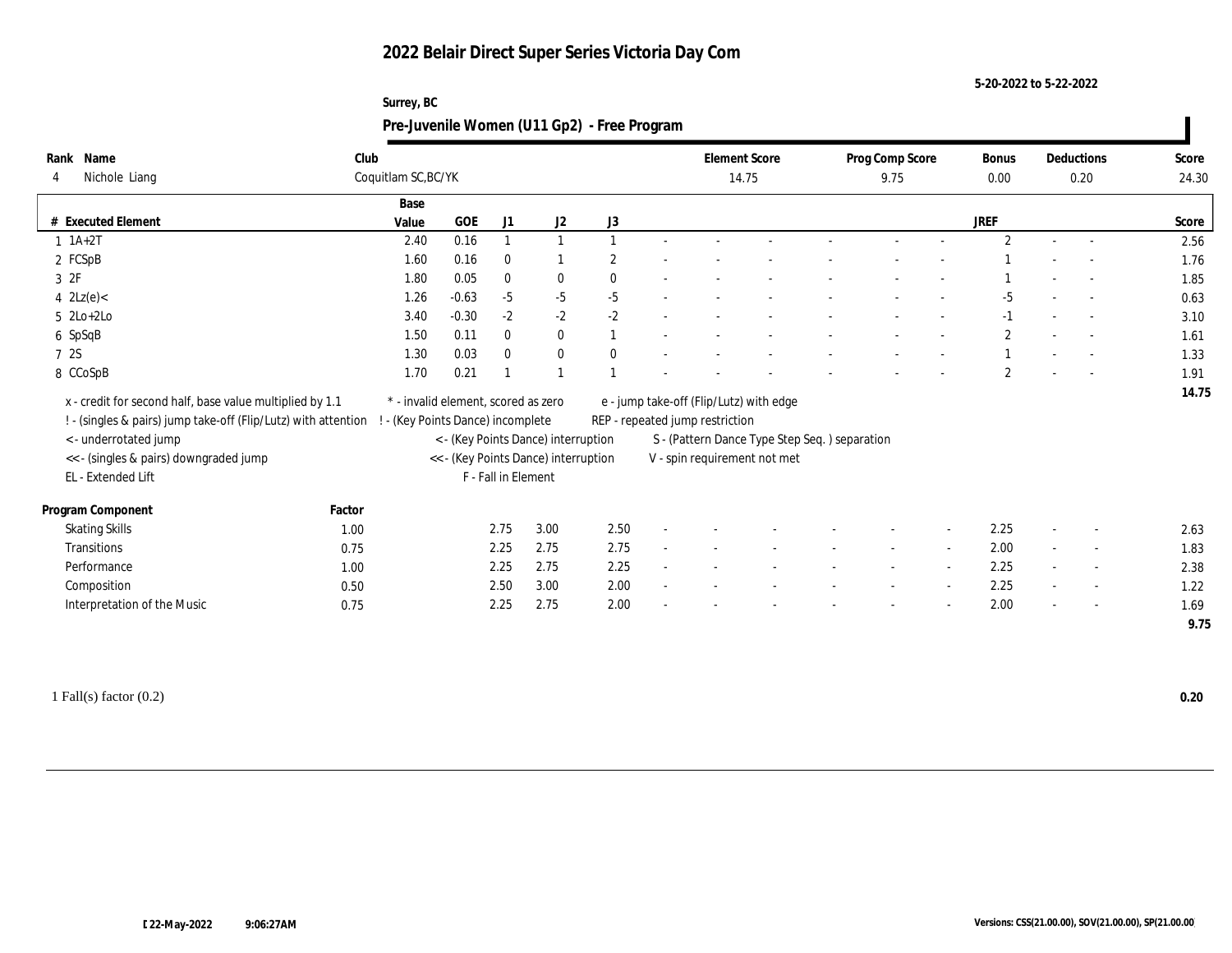**Surrey, BC**

**5-20-2022 to 5-22-2022**

|                                                                                                                                                                                              |                                                                        |         |                       |                                                                             | Pre-Juvenile Women (U11 Gp2) - Free Program |                                                                                                            |                                               |                          |                          |                      |                          |                |
|----------------------------------------------------------------------------------------------------------------------------------------------------------------------------------------------|------------------------------------------------------------------------|---------|-----------------------|-----------------------------------------------------------------------------|---------------------------------------------|------------------------------------------------------------------------------------------------------------|-----------------------------------------------|--------------------------|--------------------------|----------------------|--------------------------|----------------|
| Rank Name<br>Michelle Liu<br>5                                                                                                                                                               | Club<br>Champs ISC of BC, BC/YK                                        |         |                       |                                                                             |                                             | <b>Element Score</b><br>13.69                                                                              |                                               | Prog Comp Score<br>10.22 |                          | <b>Bonus</b><br>0.00 | Deductions<br>0.00       | Score<br>23.91 |
| # Executed Element                                                                                                                                                                           | Base                                                                   | GOE     |                       |                                                                             |                                             |                                                                                                            |                                               |                          |                          | <b>JREF</b>          |                          |                |
| CCoSpB                                                                                                                                                                                       | Value<br>1.70                                                          | 0.43    | J1<br>$\mathbf{2}$    | J2<br>2                                                                     | J3<br>3                                     |                                                                                                            |                                               |                          |                          | 3                    | $\sim$                   | Score<br>2.13  |
| $2 1A+2T$                                                                                                                                                                                    | 2.40                                                                   | 0.00    | $\mathbf{0}$          | $\bf{0}$                                                                    |                                             |                                                                                                            |                                               |                          |                          |                      |                          | 2.40           |
| 3 1F                                                                                                                                                                                         | 0.50                                                                   | $-0.20$ | $-4$                  | $-4$                                                                        | $-5$                                        |                                                                                                            |                                               |                          |                          | $-3$                 |                          | 0.30           |
| $4$ 2Lzq                                                                                                                                                                                     | 2.10                                                                   | $-0.47$ | $-2$                  | $-2$                                                                        | $-3$                                        |                                                                                                            |                                               |                          |                          | $-2$                 | $\overline{\phantom{a}}$ | 1.63           |
| $5$ 2S+2Lo<                                                                                                                                                                                  | 2.66                                                                   | $-0.44$ | $-4$                  | $-2$                                                                        | $-4$                                        |                                                                                                            |                                               |                          |                          | $-3$                 | $\overline{\phantom{a}}$ | 2.22           |
| 6 FCSpB                                                                                                                                                                                      | 1.60                                                                   | 0.32    | $\mathbf{2}^{\prime}$ | $\mathbf{2}$                                                                | $\overline{2}$                              |                                                                                                            |                                               |                          |                          | $\mathbf{2}$         | $\sim$                   | 1.92           |
| 7 SpSqB                                                                                                                                                                                      | 1.50                                                                   | 0.19    |                       |                                                                             |                                             |                                                                                                            |                                               |                          |                          | $\overline{2}$       |                          | 1.69           |
| 8 2S                                                                                                                                                                                         | 1.30                                                                   | 0.10    | $\theta$              |                                                                             |                                             |                                                                                                            |                                               |                          |                          |                      |                          | 1.40           |
| x - credit for second half, base value multiplied by 1.1<br>! - (singles & pairs) jump take-off (Flip/Lutz) with attention<br><- underrotated jump<br><< - (singles & pairs) downgraded jump | * - invalid element, scored as zero<br>- (Key Points Dance) incomplete |         |                       | < - (Key Points Dance) interruption<br><< - (Key Points Dance) interruption |                                             | e - jump take-off (Flip/Lutz) with edge<br>REP - repeated jump restriction<br>V - spin requirement not met | S - (Pattern Dance Type Step Seq.) separation |                          |                          |                      |                          | 13.69          |
| EL - Extended Lift                                                                                                                                                                           |                                                                        |         | F - Fall in Element   |                                                                             |                                             |                                                                                                            |                                               |                          |                          |                      |                          |                |
| Program Component<br>Factor                                                                                                                                                                  |                                                                        |         |                       |                                                                             |                                             |                                                                                                            |                                               |                          |                          |                      |                          |                |
| <b>Skating Skills</b><br>1.00                                                                                                                                                                |                                                                        |         | 2.75                  | 3.00                                                                        | 2.75                                        |                                                                                                            |                                               |                          |                          | 2.25                 |                          | 2.69           |
| Transitions<br>0.75                                                                                                                                                                          |                                                                        |         | 2.25                  | 2.75                                                                        | 2.75                                        |                                                                                                            |                                               |                          | $\sim$                   | 2.00                 |                          | 1.83           |
| Performance<br>1.00                                                                                                                                                                          |                                                                        |         | 2.75                  | 2.75                                                                        | 2.50                                        |                                                                                                            |                                               |                          |                          | 2.00                 |                          | 2.50           |
| Composition<br>0.50                                                                                                                                                                          |                                                                        |         | 2.50                  | 3.00                                                                        | 2.75                                        |                                                                                                            |                                               |                          | $\overline{\phantom{a}}$ | 2.25                 | $\overline{\phantom{a}}$ | 1.32           |
| Interpretation of the Music<br>0.75                                                                                                                                                          |                                                                        |         | 2.50                  | 2.75                                                                        | 2.50                                        |                                                                                                            |                                               |                          |                          | 2.25                 |                          | 1.88           |
|                                                                                                                                                                                              |                                                                        |         |                       |                                                                             |                                             |                                                                                                            |                                               |                          |                          |                      |                          | 10.22          |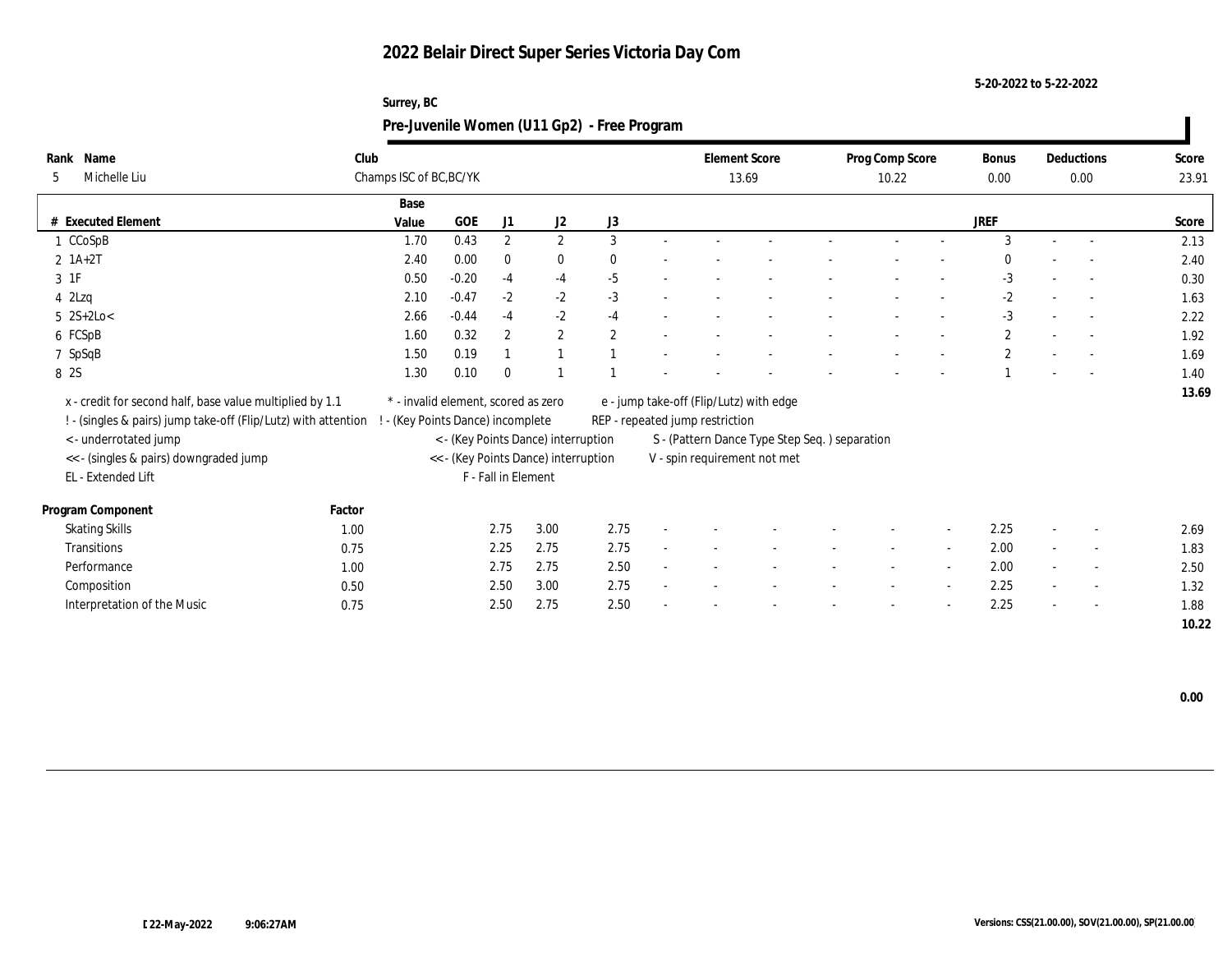**Surrey, BC**

**5-20-2022 to 5-22-2022**

| Rank Name                                                      | Club   |                                     |         |                     |                                      |              | <b>Element Score</b>                          |  | Prog Comp Score |                          | <b>Bonus</b> |        | Deductions               | Score |
|----------------------------------------------------------------|--------|-------------------------------------|---------|---------------------|--------------------------------------|--------------|-----------------------------------------------|--|-----------------|--------------------------|--------------|--------|--------------------------|-------|
| Liana Dragun<br>6                                              |        | Coquitlam SC, BC/YK                 |         |                     |                                      |              | 11.19                                         |  | 11.10           |                          | 0.00         |        | 0.00                     | 22.29 |
|                                                                |        | Base                                |         |                     |                                      |              |                                               |  |                 |                          |              |        |                          |       |
| # Executed Element                                             |        | Value                               | GOE     | J1                  | J2                                   | J3           |                                               |  |                 |                          | <b>JREF</b>  |        |                          | Score |
| 12Lo                                                           |        | 1.70                                | 0.00    | $\mathbf{0}$        | $\mathbf{0}$                         | $\Omega$     |                                               |  |                 |                          | $\Omega$     | $\sim$ | $\overline{\phantom{a}}$ | 1.70  |
| $2$ 1Lz                                                        |        | 0.60                                | 0.06    |                     |                                      |              |                                               |  |                 |                          |              |        |                          | 0.66  |
| $3 \text{ IF+SEQ+1T<<}^*$                                      |        | 0.40                                | $-0.23$ | $-5$                | $-4$                                 | $-4$         |                                               |  |                 |                          | $-5$         |        |                          | 0.17  |
| 4 FCSpB                                                        |        | 1.60                                | $-0.12$ | $\theta$            | $-1$                                 | $-1$         |                                               |  |                 |                          |              |        | $\sim$                   | 1.48  |
| 5 SpSqB                                                        |        | 1.50                                | 0.26    | $\mathbf{2}$        |                                      |              |                                               |  |                 |                          | 3            |        |                          | 1.76  |
| $6$ 1A+2T                                                      |        | 2.40                                | 0.00    | $\Omega$            | $\mathbf{0}$                         | $\theta$     |                                               |  |                 |                          | $\mathbf{0}$ |        | $\sim$                   | 2.40  |
| 7 2S                                                           |        | 1.30                                | $-0.07$ | $\mathbf{0}$        | $-1$                                 | $\mathbf{0}$ |                                               |  |                 |                          | $-1$         |        | $\sim$                   | 1.23  |
| 8 CCoSpB                                                       |        | 1.70                                | 0.09    |                     |                                      |              |                                               |  |                 |                          | $\Omega$     |        |                          | 1.79  |
| x - credit for second half, base value multiplied by 1.1       |        | * - invalid element, scored as zero |         |                     |                                      |              | e - jump take-off (Flip/Lutz) with edge       |  |                 |                          |              |        |                          | 11.19 |
| ! - (singles & pairs) jump take-off (Flip/Lutz) with attention |        |                                     |         |                     |                                      |              | REP - repeated jump restriction               |  |                 |                          |              |        |                          |       |
| <- underrotated jump                                           |        | - (Key Points Dance) incomplete     |         |                     | < - (Key Points Dance) interruption  |              | S - (Pattern Dance Type Step Seq.) separation |  |                 |                          |              |        |                          |       |
| << - (singles & pairs) downgraded jump                         |        |                                     |         |                     | << - (Key Points Dance) interruption |              | V - spin requirement not met                  |  |                 |                          |              |        |                          |       |
| EL - Extended Lift                                             |        |                                     |         | F - Fall in Element |                                      |              |                                               |  |                 |                          |              |        |                          |       |
|                                                                |        |                                     |         |                     |                                      |              |                                               |  |                 |                          |              |        |                          |       |
| Program Component                                              | Factor |                                     |         |                     |                                      |              |                                               |  |                 |                          |              |        |                          |       |
| <b>Skating Skills</b>                                          | 1.00   |                                     |         | 2.75                | 3.00                                 | 2.25         |                                               |  |                 | $\overline{\phantom{a}}$ | 2.25         |        |                          | 2.56  |
| Transitions                                                    | 0.75   |                                     |         | 3.00                | 3.25                                 | 2.50         |                                               |  |                 | $\overline{\phantom{a}}$ | 2.50         |        |                          | 2.11  |
| Performance                                                    | 1.00   |                                     |         | 3.00                | 3.50                                 | 2.75         |                                               |  |                 | $\sim$                   | 2.00         |        | $\sim$                   | 2.81  |
| Composition                                                    | 0.50   |                                     |         | 3.00                | 3.25                                 | 2.75         |                                               |  |                 | $\sim$                   | 2.25         |        | $\sim$                   | 1.41  |
| Interpretation of the Music                                    | 0.75   |                                     |         | 2.75                | 3.75                                 | 2.75         |                                               |  |                 |                          | 2.50         |        |                          | 2.21  |
|                                                                |        |                                     |         |                     |                                      |              |                                               |  |                 |                          |              |        |                          | 11.10 |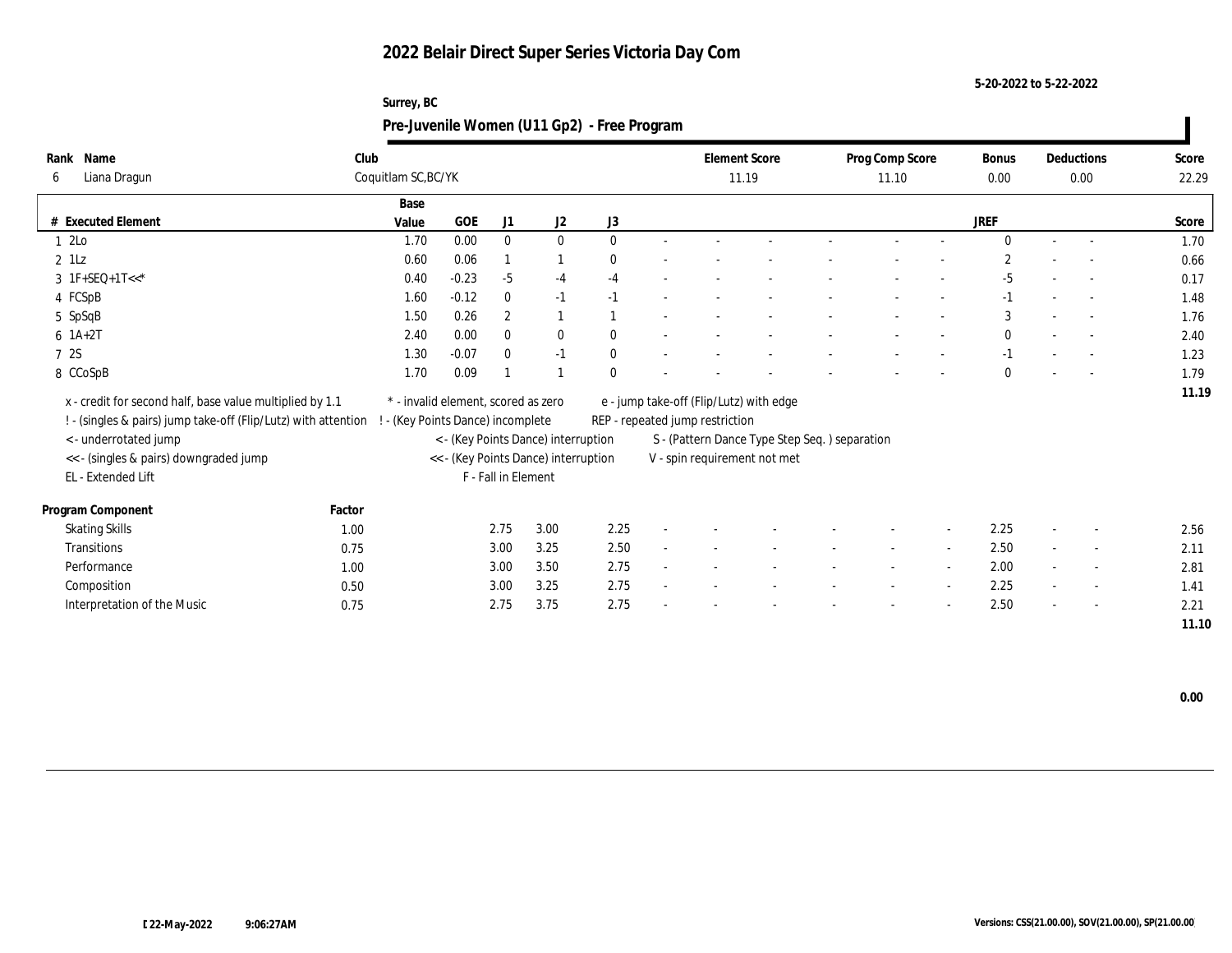**5-20-2022 to 5-22-2022**

|                                                                |        | Surrey, BC                          |            |                     |                                      | Pre-Juvenile Women (U11 Gp2) - Free Program |                                         |                                               |                         |                          |               |                          |                          |                |
|----------------------------------------------------------------|--------|-------------------------------------|------------|---------------------|--------------------------------------|---------------------------------------------|-----------------------------------------|-----------------------------------------------|-------------------------|--------------------------|---------------|--------------------------|--------------------------|----------------|
| Rank Name<br>Kaylee Cheng                                      | Club   | Champs ISC of BC, BC/YK             |            |                     |                                      |                                             | <b>Element Score</b><br>11.55           |                                               | Prog Comp Score<br>8.92 |                          | Bonus<br>0.00 |                          | Deductions<br>0.00       | Score<br>20.47 |
|                                                                |        | Base                                |            |                     |                                      |                                             |                                         |                                               |                         |                          |               |                          |                          |                |
| # Executed Element                                             |        | Value                               | <b>GOE</b> | J1                  | J <sub>2</sub>                       | J3                                          |                                         |                                               |                         |                          | <b>JREF</b>   |                          |                          | Score          |
| $1 \t1A+2T$                                                    |        | 2.40                                | 0.00       | $\mathbf{0}$        | $\mathbf{0}$                         | $\Omega$                                    |                                         |                                               |                         |                          | $\Omega$      |                          |                          | 2.40           |
| $2$ $2$ Lz<<                                                   |        | 0.60                                | $-0.24$    | $-4$                | $-4$                                 | $-4$                                        |                                         |                                               |                         |                          |               |                          |                          | 0.36           |
| $3 \quad 2S+1Lo$                                               |        | 1.80                                | $-0.03$    | $\mathbf{0}$        | $\bf{0}$                             | $-1$                                        |                                         |                                               |                         |                          | $\Omega$      |                          |                          | 1.77           |
| 4 FCSpB                                                        |        | 1.60                                | 0.04       | $\bf{0}$            | $\bf{0}$                             | $\mathbf{0}$                                |                                         |                                               |                         |                          |               |                          | $\overline{\phantom{a}}$ | 1.64           |
| 5 SpSqB                                                        |        | 1.50                                | $-0.04$    | $-2$                | $\bf{0}$                             |                                             |                                         |                                               |                         |                          | $\Omega$      |                          |                          | 1.46           |
| $6 \text{ } 2F <<$                                             |        | $0.50\,$                            | $-0.19$    | $-4$                | $-4$                                 | $-4$                                        |                                         |                                               |                         |                          | $-3$          |                          |                          | 0.31           |
| 7 2Lo                                                          |        | 1.70                                | 0.00       | $\Omega$            | $\mathbf{0}$                         | $\mathbf{0}$                                |                                         |                                               |                         |                          | $\mathbf{0}$  |                          | $\sim$                   | 1.70           |
| 8 CCoSpB                                                       |        | 1.70                                | 0.21       |                     |                                      | $\overline{2}$                              |                                         |                                               |                         |                          |               |                          |                          | 1.91           |
| x - credit for second half, base value multiplied by 1.1       |        | * - invalid element, scored as zero |            |                     |                                      |                                             | e - jump take-off (Flip/Lutz) with edge |                                               |                         |                          |               |                          |                          | 11.55          |
| ! - (singles & pairs) jump take-off (Flip/Lutz) with attention |        | ! - (Key Points Dance) incomplete   |            |                     |                                      |                                             | REP - repeated jump restriction         |                                               |                         |                          |               |                          |                          |                |
| < - underrotated jump                                          |        |                                     |            |                     | < - (Key Points Dance) interruption  |                                             |                                         | S - (Pattern Dance Type Step Seq.) separation |                         |                          |               |                          |                          |                |
| <<- (singles & pairs) downgraded jump                          |        |                                     |            |                     | << - (Key Points Dance) interruption |                                             | V - spin requirement not met            |                                               |                         |                          |               |                          |                          |                |
| EL - Extended Lift                                             |        |                                     |            | F - Fall in Element |                                      |                                             |                                         |                                               |                         |                          |               |                          |                          |                |
|                                                                |        |                                     |            |                     |                                      |                                             |                                         |                                               |                         |                          |               |                          |                          |                |
| Program Component                                              | Factor |                                     |            |                     |                                      |                                             |                                         |                                               |                         |                          |               |                          |                          |                |
| <b>Skating Skills</b>                                          | 1.00   |                                     |            | 2.50                | 2.50                                 | 2.50                                        |                                         |                                               |                         | $\overline{\phantom{a}}$ | 2.25          | $\overline{\phantom{a}}$ |                          | 2.44           |
| Transitions                                                    | 0.75   |                                     |            | 2.00                | 2.50                                 | 2.25                                        |                                         |                                               |                         | $\sim$                   | 1.75          |                          | $\overline{a}$           | 1.60           |
| Performance                                                    | 1.00   |                                     |            | 2.25                | 2.50                                 | 2.25                                        |                                         |                                               |                         | $\overline{\phantom{a}}$ | 2.00          | $\sim$                   | $\sim$                   | 2.25           |
| Composition                                                    | 0.50   |                                     |            | 2.00                | 2.75                                 | 2.25                                        |                                         |                                               |                         | $\overline{\phantom{a}}$ | 2.00          |                          |                          | 1.13           |
| Interpretation of the Music                                    | 0.75   |                                     |            | 1.75                | 2.25                                 | 2.00                                        |                                         |                                               |                         |                          | 2.00          |                          |                          | 1.50           |
|                                                                |        |                                     |            |                     |                                      |                                             |                                         |                                               |                         |                          |               |                          |                          | 8.92           |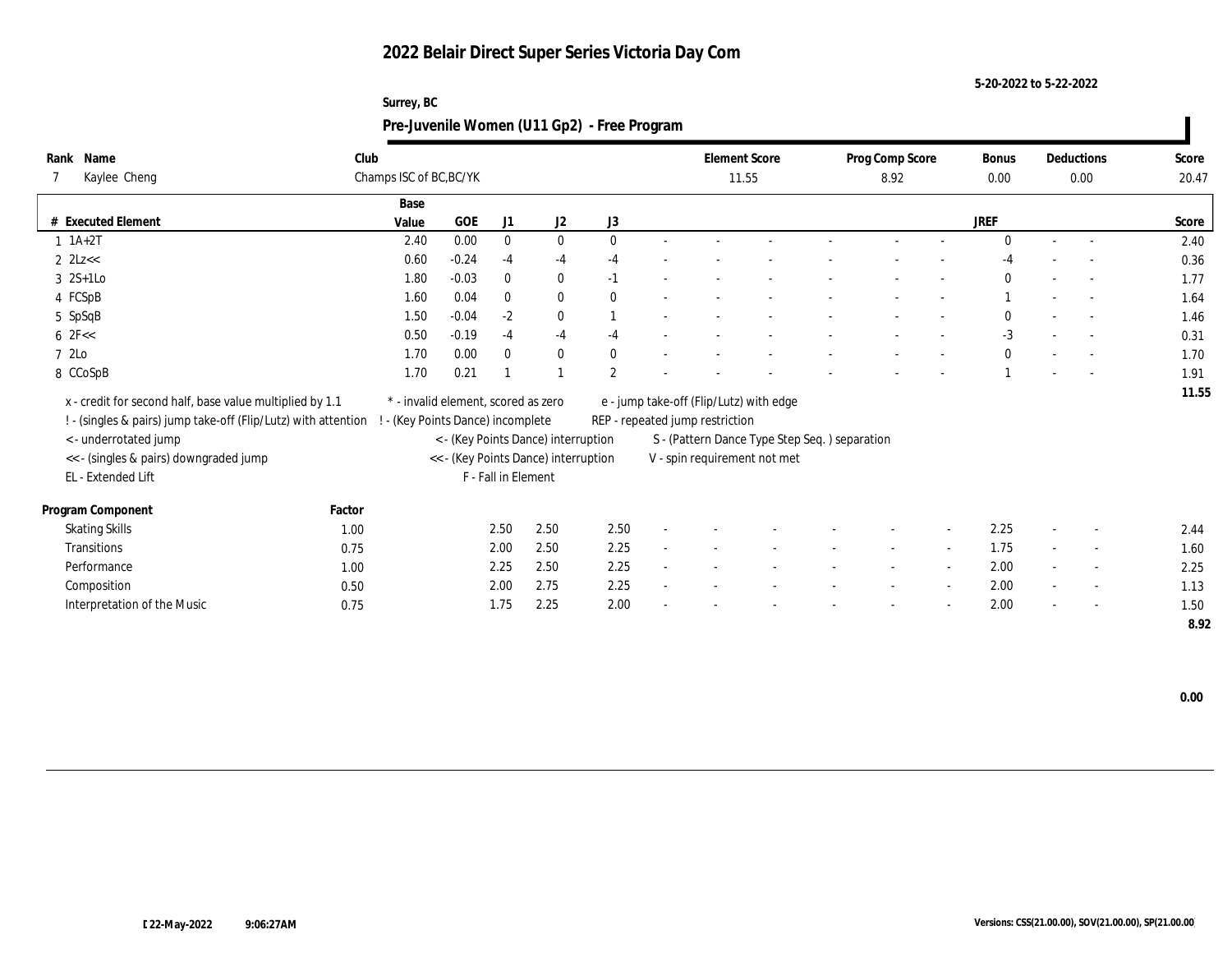**Surrey, BC**

**5-20-2022 to 5-22-2022**

|                                                              |                                                                                                                            |                                                                          |         |                     |                                      | Pre-Juvenile Women (U11 Gp2) - Free Program |                                                                            |                                               |                          |                          |                      |                          |                |
|--------------------------------------------------------------|----------------------------------------------------------------------------------------------------------------------------|--------------------------------------------------------------------------|---------|---------------------|--------------------------------------|---------------------------------------------|----------------------------------------------------------------------------|-----------------------------------------------|--------------------------|--------------------------|----------------------|--------------------------|----------------|
| Rank Name<br>Solomiia Martynyuk<br>8                         |                                                                                                                            | Club<br>Connaught SC, BC/YK                                              |         |                     |                                      |                                             |                                                                            | <b>Element Score</b><br>11.00                 | Prog Comp Score<br>9.05  |                          | <b>Bonus</b><br>0.00 | Deductions<br>0.40       | Score<br>19.65 |
| # Executed Element                                           |                                                                                                                            | Base<br>Value                                                            | GOE     | J1                  | J2                                   | J3                                          |                                                                            |                                               |                          |                          | <b>JREF</b>          |                          | Score          |
| 1 2S                                                         |                                                                                                                            | 1.30                                                                     | 0.00    | $\mathbf{0}$        | $\mathbf{0}$                         | $\mathbf{0}$                                |                                                                            |                                               |                          |                          | $\Omega$             | $\sim$                   | 1.30           |
| $2 \text{ } 2F <<$                                           |                                                                                                                            | 0.50                                                                     | $-0.25$ | $-5$                | -5                                   | $-5$                                        |                                                                            |                                               |                          |                          | $-5$                 |                          | 0.25           |
| 3 FCSpB                                                      |                                                                                                                            | 1.60                                                                     | 0.04    | $\mathbf{0}$        | $\bf{0}$                             | $\theta$                                    |                                                                            |                                               |                          |                          |                      | $\overline{\phantom{a}}$ | 1.64           |
| $4$ 2Lo<                                                     |                                                                                                                            | 1.36                                                                     | $-0.27$ | $-2$                | $-2$                                 | $-2$                                        |                                                                            |                                               |                          |                          | $-2$                 |                          | 1.09           |
| 5 SpSqB                                                      |                                                                                                                            | 1.50                                                                     | 0.19    |                     |                                      |                                             |                                                                            |                                               |                          |                          | $\mathbf{2}$         | $\sim$                   | 1.69           |
| $6$ 1A+2Tq                                                   |                                                                                                                            | 2.40                                                                     | $-0.26$ | $-2$                | $-2$                                 | $-2$                                        |                                                                            |                                               |                          |                          | $-2$                 |                          | 2.14           |
| 7 1A                                                         |                                                                                                                            | 1.10                                                                     | 0.00    | $\mathbf{0}$        | $\bf{0}$                             | $\Omega$                                    |                                                                            |                                               |                          |                          | $\bf{0}$             | $\sim$                   | 1.10           |
| 8 CCoSpB                                                     |                                                                                                                            | 1.70                                                                     | 0.09    |                     | $\theta$                             |                                             |                                                                            |                                               |                          |                          | $\Omega$             | $\overline{\phantom{a}}$ | 1.79           |
|                                                              | x - credit for second half, base value multiplied by 1.1<br>! - (singles & pairs) jump take-off (Flip/Lutz) with attention | * - invalid element, scored as zero<br>! - (Key Points Dance) incomplete |         |                     |                                      |                                             | e - jump take-off (Flip/Lutz) with edge<br>REP - repeated jump restriction |                                               |                          |                          |                      |                          | 11.00          |
| < - underrotated jump                                        |                                                                                                                            |                                                                          |         |                     | < - (Key Points Dance) interruption  |                                             |                                                                            | S - (Pattern Dance Type Step Seq.) separation |                          |                          |                      |                          |                |
| << - (singles & pairs) downgraded jump<br>EL - Extended Lift |                                                                                                                            |                                                                          |         | F - Fall in Element | << - (Key Points Dance) interruption |                                             | V - spin requirement not met                                               |                                               |                          |                          |                      |                          |                |
| Program Component                                            | Factor                                                                                                                     |                                                                          |         |                     |                                      |                                             |                                                                            |                                               |                          |                          |                      |                          |                |
| <b>Skating Skills</b>                                        | 1.00                                                                                                                       |                                                                          |         | 1.75                | 2.25                                 | 2.25                                        |                                                                            |                                               |                          | $\overline{\phantom{a}}$ | 2.00                 |                          | 2.06           |
| Transitions                                                  | 0.75                                                                                                                       |                                                                          |         | 2.00                | 2.25                                 | 2.75                                        |                                                                            |                                               | $\overline{\phantom{a}}$ | $\sim$                   | 2.50                 | $\sim$                   | 1.79           |
| Performance                                                  | 1.00                                                                                                                       |                                                                          |         | 2.00                | 2.50                                 | 2.50                                        |                                                                            |                                               |                          | $\sim$                   | 2.00                 |                          | 2.25           |
| Composition                                                  | 0.50                                                                                                                       |                                                                          |         | 2.25                | 2.50                                 | 2.50                                        |                                                                            |                                               |                          | $\overline{\phantom{a}}$ | 2.00                 | $\overline{\phantom{a}}$ | 1.16           |
| Interpretation of the Music                                  | 0.75                                                                                                                       |                                                                          |         | 2.00                | 2.50                                 | 2.75                                        |                                                                            |                                               |                          |                          | 2.25                 |                          | 1.79<br>9.05   |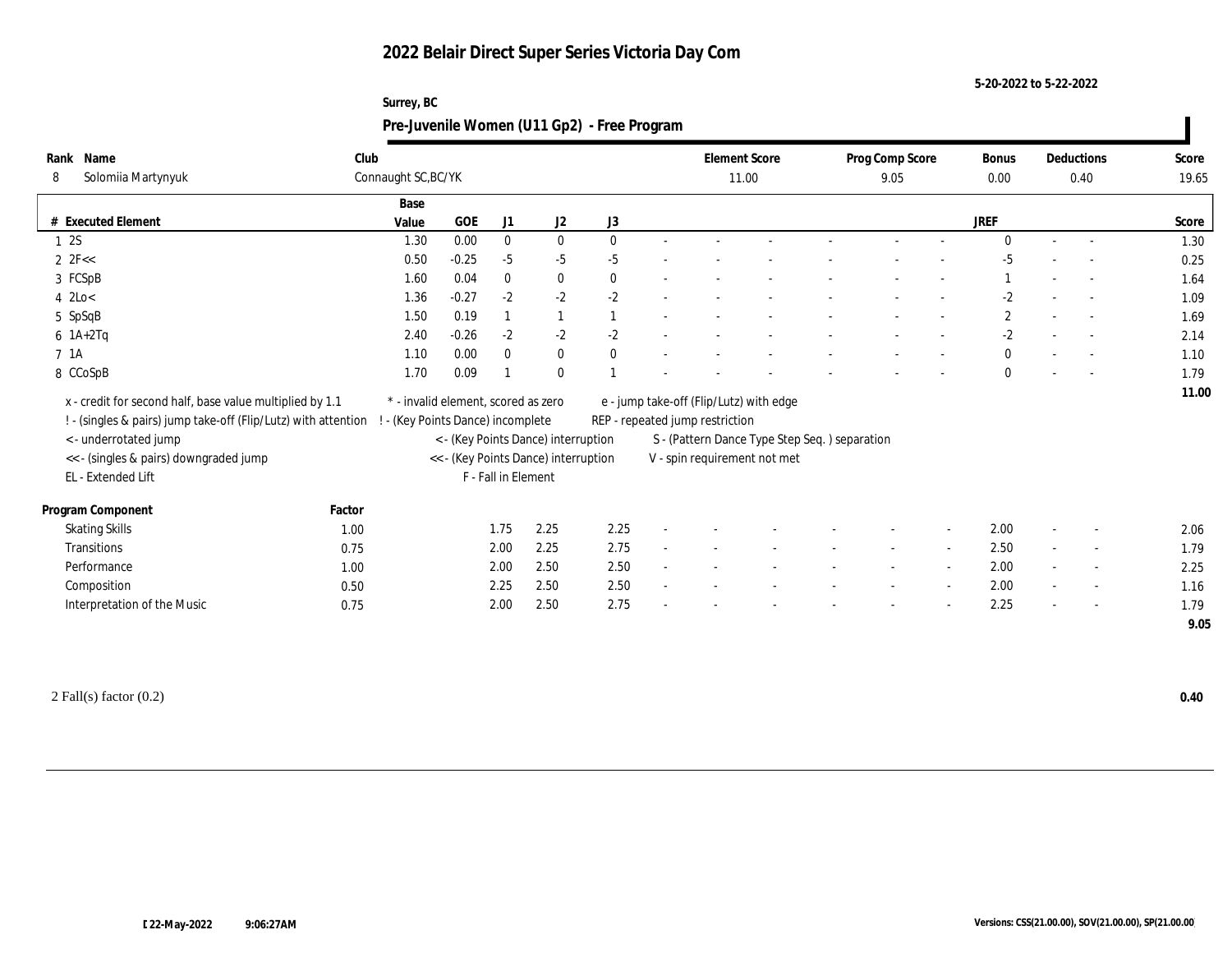**Surrey, BC**

**5-20-2022 to 5-22-2022**

| Rank Name                                                      | Club         |                                     |            |                     |                                      |              | <b>Element Score</b>                    |                                               | Prog Comp Score |                          | <b>Bonus</b> | Deductions               | Score |
|----------------------------------------------------------------|--------------|-------------------------------------|------------|---------------------|--------------------------------------|--------------|-----------------------------------------|-----------------------------------------------|-----------------|--------------------------|--------------|--------------------------|-------|
| Bella Chan<br>9                                                |              | Connaught SC, BC/YK                 |            |                     |                                      |              | 10.98                                   |                                               | 8.32            |                          | 0.00         | 0.20                     | 19.10 |
|                                                                |              | Base                                |            |                     |                                      |              |                                         |                                               |                 |                          |              |                          |       |
| # Executed Element                                             |              | Value                               | <b>GOE</b> | J1                  | J <sub>2</sub>                       | J3           |                                         |                                               |                 |                          | <b>JREF</b>  |                          | Score |
| $1 \t1A$                                                       |              | 1.10                                | 0.03       | $\mathbf{0}$        | $\mathbf{0}$                         | $\mathbf{0}$ |                                         |                                               |                 |                          |              |                          | 1.13  |
| 2 2Lo                                                          |              | 1.70                                | $-0.85$    | $-5$                | $-5$                                 | -5           |                                         |                                               |                 |                          | -5           |                          | 0.85  |
| 3 FCSpB                                                        |              | 1.60                                | $-0.28$    | $-2$                | $-1$                                 | $-2$         |                                         |                                               |                 |                          | $-2$         |                          | 1.32  |
| $4 \t1F+1T$                                                    |              | 0.90                                | 0.00       | $\mathbf{0}$        | $\mathbf{0}$                         |              |                                         |                                               |                 |                          | $\mathbf{0}$ | $\overline{\phantom{a}}$ | 0.90  |
| $5$ 2Lo+1Lo                                                    |              | 2.20                                | 0.00       | $\bf{0}$            | $\bf{0}$                             |              |                                         |                                               |                 |                          | $\mathbf{0}$ | $\overline{\phantom{a}}$ | 2.20  |
| 6 SpSqB                                                        |              | 1.50                                | 0.11       | $\mathbf{0}$        | $\mathbf{0}$                         |              |                                         |                                               |                 |                          | $\mathbf{2}$ | $\sim$                   | 1.61  |
| 7 2S                                                           |              | 1.30                                | $-0.03$    | $\mathbf{0}$        | $-1$                                 |              |                                         |                                               |                 |                          | $\bf{0}$     | $\overline{\phantom{a}}$ | 1.27  |
| 8 CCoSpB                                                       |              | 1.70                                | 0.00       | $\theta$            | $\theta$                             |              |                                         |                                               |                 |                          | $\Omega$     |                          | 1.70  |
|                                                                |              |                                     |            |                     |                                      |              |                                         |                                               |                 |                          |              |                          |       |
|                                                                |              |                                     |            |                     |                                      |              |                                         |                                               |                 |                          |              |                          | 10.98 |
| x - credit for second half, base value multiplied by 1.1       |              | * - invalid element, scored as zero |            |                     |                                      |              | e - jump take-off (Flip/Lutz) with edge |                                               |                 |                          |              |                          |       |
| ! - (singles & pairs) jump take-off (Flip/Lutz) with attention |              | - (Key Points Dance) incomplete     |            |                     |                                      |              | REP - repeated jump restriction         |                                               |                 |                          |              |                          |       |
| <- underrotated jump                                           |              |                                     |            |                     | < - (Key Points Dance) interruption  |              |                                         | S - (Pattern Dance Type Step Seq.) separation |                 |                          |              |                          |       |
| << - (singles & pairs) downgraded jump                         |              |                                     |            |                     | << - (Key Points Dance) interruption |              | V - spin requirement not met            |                                               |                 |                          |              |                          |       |
| EL - Extended Lift                                             |              |                                     |            | F - Fall in Element |                                      |              |                                         |                                               |                 |                          |              |                          |       |
|                                                                | Factor       |                                     |            |                     |                                      |              |                                         |                                               |                 |                          |              |                          |       |
| Program Component                                              | 1.00         |                                     |            | 2.25                | 2.25                                 | 2.00         |                                         |                                               |                 | $\overline{\phantom{a}}$ | 1.75         |                          | 2.06  |
| <b>Skating Skills</b><br>Transitions                           | 0.75         |                                     |            | 1.75                | 2.25                                 | 2.25         |                                         |                                               |                 | $\sim$                   | 2.00         | $\overline{\phantom{a}}$ | 1.55  |
| Performance                                                    | 1.00         |                                     |            |                     | 2.50                                 | 2.25         |                                         |                                               |                 | $\sim$                   | 1.75         | $\overline{\phantom{a}}$ | 2.13  |
|                                                                |              |                                     |            | 2.00                | 2.25                                 | 2.25         |                                         |                                               |                 | $\overline{\phantom{a}}$ | 1.75         | $\overline{\phantom{a}}$ | 1.03  |
| Composition<br>Interpretation of the Music                     | 0.50<br>0.75 |                                     |            | 2.00<br>1.75        | 2.50                                 | 2.00         |                                         |                                               |                 |                          | 2.00         |                          | 1.55  |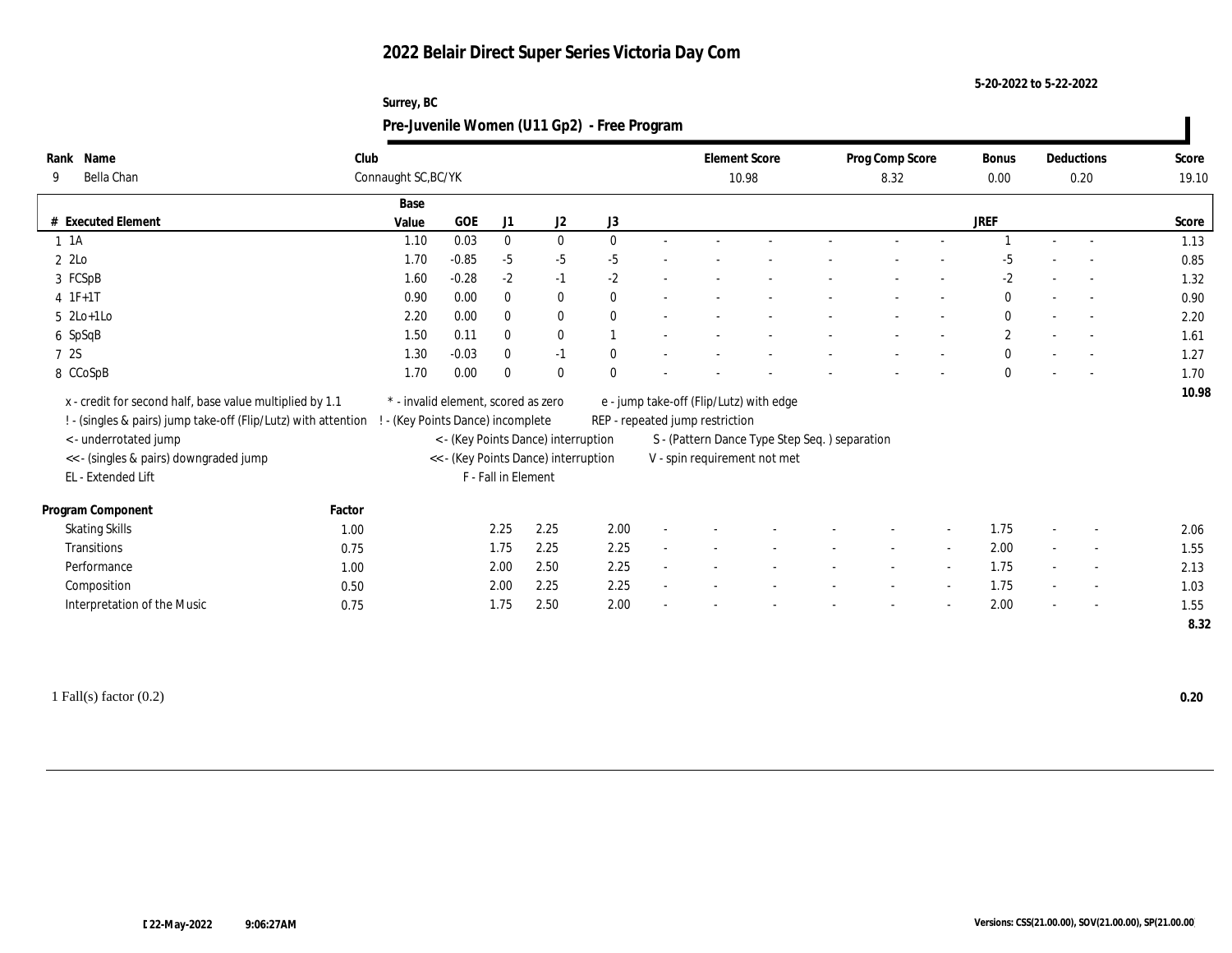**Surrey, BC**

**5-20-2022 to 5-22-2022**

| Rank Name<br>Jia Lu Hai<br>10                                  | Club   | WRSSSC, BC/YK                       |            |                     |                                      |              | <b>Element Score</b><br>9.50            |                                               | Prog Comp Score<br>9.55 |                          | <b>Bonus</b><br>0.00 | Deductions<br>0.40       | Score<br>18.65 |
|----------------------------------------------------------------|--------|-------------------------------------|------------|---------------------|--------------------------------------|--------------|-----------------------------------------|-----------------------------------------------|-------------------------|--------------------------|----------------------|--------------------------|----------------|
|                                                                |        | Base                                |            |                     |                                      |              |                                         |                                               |                         |                          |                      |                          |                |
| # Executed Element                                             |        | Value                               | <b>GOE</b> | J1                  | J <sub>2</sub>                       | J3           |                                         |                                               |                         |                          | <b>JREF</b>          |                          | Score          |
| $1 \t1A$                                                       |        | 1.10                                | 0.03       | $\mathbf{0}$        | $\mathbf{0}$                         | $\mathbf{0}$ |                                         |                                               |                         |                          |                      | $\sim$                   | 1.13           |
| $2 S+1 T$                                                      |        | 1.70                                | 0.00       | $\theta$            | $\bf{0}$                             |              |                                         |                                               |                         |                          |                      |                          | 1.70           |
| 3 CCoSpB                                                       |        | 1.70                                | 0.09       | $\mathbf{0}$        |                                      | $\mathbf{0}$ |                                         |                                               |                         |                          |                      |                          | 1.79           |
| $4$ 1Lo+2Lo<                                                   |        | 1.86                                | $-0.68$    | $-5$                | $-5$                                 | $-5$         |                                         |                                               |                         |                          | $-5$                 | $\sim$                   | 1.18           |
| 5 1F                                                           |        | 0.50                                | 0.03       |                     | $\mathbf{0}$                         | $\mathbf{0}$ |                                         |                                               |                         |                          |                      |                          | 0.53           |
| 6 SpSqB                                                        |        | 1.50                                | 0.15       | $\Omega$            |                                      |              |                                         |                                               |                         |                          | $\mathbf{2}$         |                          | 1.65           |
| $7.2S*$                                                        |        |                                     |            |                     |                                      |              |                                         |                                               |                         |                          |                      |                          | 0.00           |
| 8 FCSpB                                                        |        | 1.60                                | $-0.08$    | $\Omega$            | $\mathbf{0}$                         |              |                                         |                                               |                         |                          |                      |                          | 1.52           |
|                                                                |        |                                     |            |                     |                                      |              |                                         |                                               |                         |                          |                      |                          |                |
|                                                                |        |                                     |            |                     |                                      |              |                                         |                                               |                         |                          |                      |                          | 9.50           |
| x - credit for second half, base value multiplied by 1.1       |        | * - invalid element, scored as zero |            |                     |                                      |              | e - jump take-off (Flip/Lutz) with edge |                                               |                         |                          |                      |                          |                |
| ! - (singles & pairs) jump take-off (Flip/Lutz) with attention |        | - (Key Points Dance) incomplete     |            |                     |                                      |              | REP - repeated jump restriction         |                                               |                         |                          |                      |                          |                |
| <- underrotated jump                                           |        |                                     |            |                     | < - (Key Points Dance) interruption  |              |                                         | S - (Pattern Dance Type Step Seq.) separation |                         |                          |                      |                          |                |
| << - (singles & pairs) downgraded jump                         |        |                                     |            |                     | << - (Key Points Dance) interruption |              | V - spin requirement not met            |                                               |                         |                          |                      |                          |                |
| EL - Extended Lift                                             |        |                                     |            | F - Fall in Element |                                      |              |                                         |                                               |                         |                          |                      |                          |                |
| Program Component                                              | Factor |                                     |            |                     |                                      |              |                                         |                                               |                         |                          |                      |                          |                |
| <b>Skating Skills</b>                                          | 1.00   |                                     |            | 2.50                | 2.75                                 | 2.75         |                                         |                                               |                         | $\overline{\phantom{a}}$ | 2.25                 |                          | 2.56           |
| Transitions                                                    | 0.75   |                                     |            | 2.00                | 2.75                                 | 2.25         |                                         |                                               |                         | $\sim$                   | 2.50                 |                          | 1.79           |
| Performance                                                    | 1.00   |                                     |            | 2.00                | 2.75                                 | 2.50         |                                         |                                               |                         | $\sim$                   | 2.00                 | $\overline{\phantom{a}}$ | 2.31           |
| Composition                                                    | 0.50   |                                     |            | 2.00                | 2.50                                 | 2.00         |                                         |                                               |                         | $\overline{\phantom{a}}$ | 2.25                 | $\overline{\phantom{a}}$ | 1.10           |
| Interpretation of the Music                                    | 0.75   |                                     |            | 2.25                | 2.50                                 | 2.25         |                                         |                                               |                         |                          | 2.50                 |                          | 1.79           |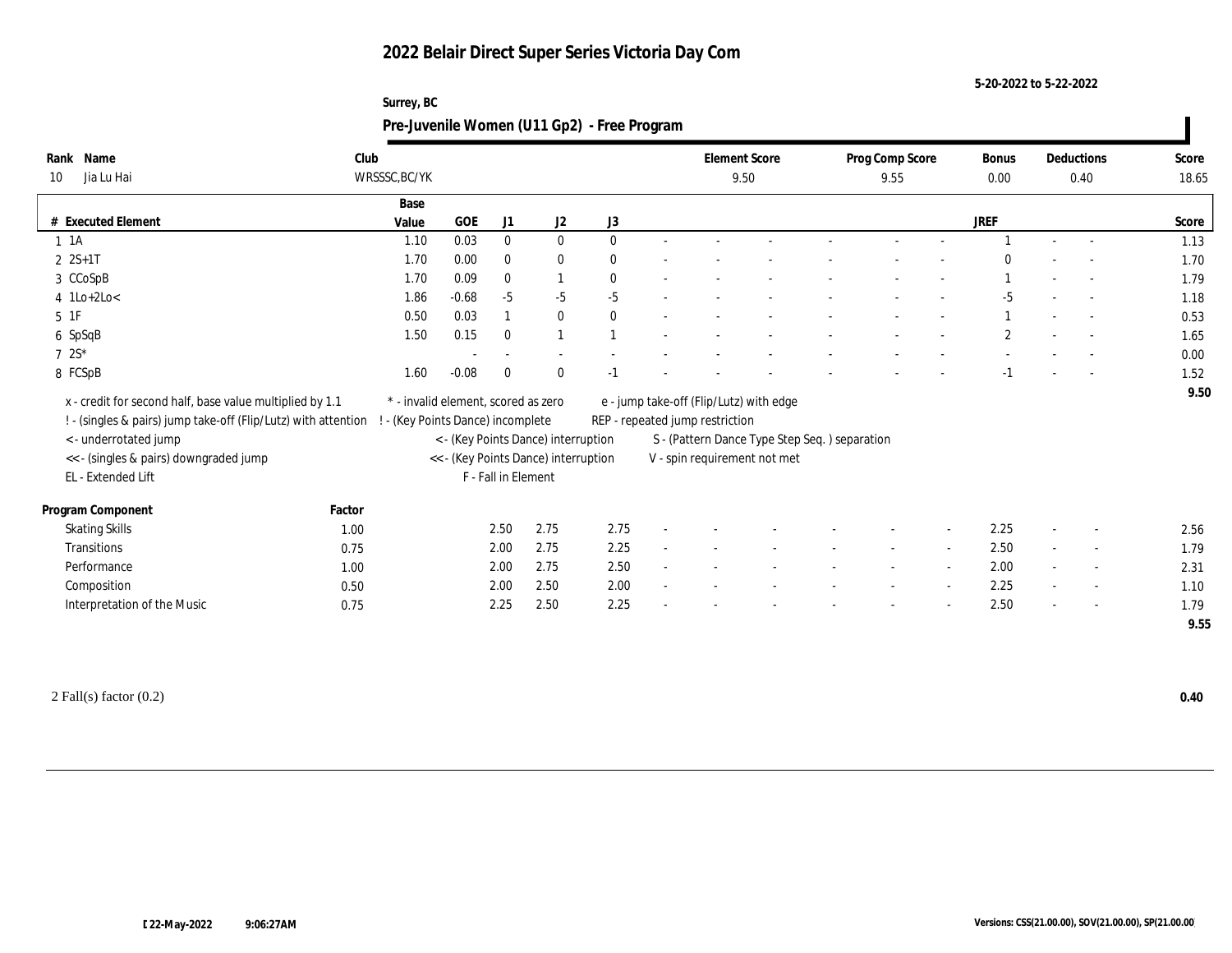**Surrey, BC**

**5-20-2022 to 5-22-2022**

| Rank Name                                                      | Club   |                                     |         |                     |                                      |              | <b>Element Score</b>            |                                               | Prog Comp Score |                          | <b>Bonus</b> |        | Deductions | Score |
|----------------------------------------------------------------|--------|-------------------------------------|---------|---------------------|--------------------------------------|--------------|---------------------------------|-----------------------------------------------|-----------------|--------------------------|--------------|--------|------------|-------|
| Rosetta Chan<br>11                                             |        | Champs ISC of BC, BC/YK             |         |                     |                                      |              | 11.33                           |                                               | 6.78            |                          | 0.00         |        | 0.00       | 18.11 |
|                                                                |        | Base                                |         |                     |                                      |              |                                 |                                               |                 |                          |              |        |            |       |
| # Executed Element                                             |        | Value                               | GOE     | J1                  | J2                                   | J3           |                                 |                                               |                 |                          | <b>JREF</b>  |        |            | Score |
| 12S                                                            |        | 1.30                                | $-0.16$ | $-1$                | $-1$                                 | $-2$         |                                 |                                               |                 |                          | $-1$         | $\sim$ |            | 1.14  |
| 22                                                             |        | 1.70                                | $-0.51$ | $-4$                | $-3$                                 | $-3$         |                                 |                                               |                 |                          | $-2$         |        |            | 1.19  |
| 3 FCSpB                                                        |        | 1.60                                | $-0.40$ | $-3$                | $-2$                                 | $-3$         |                                 |                                               |                 |                          | $-2$         |        |            | 1.20  |
| $42T+1T$                                                       |        | 1.70                                | $-0.03$ | $-1$                | $\bf{0}$                             | $\mathbf{0}$ |                                 |                                               |                 |                          | $\theta$     |        | $\sim$     | 1.67  |
| $5 \; 1A+1Lo^*$                                                |        | 1.10                                | 0.03    | $\Omega$            | $\bf{0}$                             | $\mathbf{0}$ |                                 |                                               |                 |                          |              |        |            | 1.13  |
| 6 SpSqB                                                        |        | 1.50                                | 0.00    | $-1$                | $\mathbf{0}$                         | $\mathbf{0}$ |                                 |                                               |                 |                          |              |        | $\sim$     | 1.50  |
| 72F                                                            |        | 1.80                                | 0.00    | $\theta$            | $\bf{0}$                             | 0            |                                 |                                               |                 |                          | $\Omega$     |        |            | 1.80  |
| 8 CCoSpB                                                       |        | 1.70                                | 0.00    | $\Omega$            | $\mathbf{0}$                         |              |                                 |                                               |                 |                          | $\theta$     |        |            | 1.70  |
| x - credit for second half, base value multiplied by 1.1       |        | * - invalid element, scored as zero |         |                     |                                      |              |                                 | e - jump take-off (Flip/Lutz) with edge       |                 |                          |              |        |            | 11.33 |
| ! - (singles & pairs) jump take-off (Flip/Lutz) with attention |        |                                     |         |                     |                                      |              | REP - repeated jump restriction |                                               |                 |                          |              |        |            |       |
| <- underrotated jump                                           |        | - (Key Points Dance) incomplete     |         |                     | < - (Key Points Dance) interruption  |              |                                 | S - (Pattern Dance Type Step Seq.) separation |                 |                          |              |        |            |       |
| << - (singles & pairs) downgraded jump                         |        |                                     |         |                     | << - (Key Points Dance) interruption |              |                                 | V - spin requirement not met                  |                 |                          |              |        |            |       |
| EL - Extended Lift                                             |        |                                     |         | F - Fall in Element |                                      |              |                                 |                                               |                 |                          |              |        |            |       |
|                                                                |        |                                     |         |                     |                                      |              |                                 |                                               |                 |                          |              |        |            |       |
| Program Component                                              | Factor |                                     |         |                     |                                      |              |                                 |                                               |                 |                          |              |        |            |       |
| <b>Skating Skills</b>                                          | 1.00   |                                     |         | 1.75                | 2.00                                 | 1.50         |                                 |                                               |                 | $\overline{\phantom{a}}$ | 1.50         |        |            | 1.69  |
| Transitions                                                    | 0.75   |                                     |         | 1.50                | 2.00                                 | 1.50         |                                 |                                               |                 | $\sim$                   | 1.50         |        |            | 1.22  |
| Performance                                                    | 1.00   |                                     |         | 1.75                | 2.50                                 | 1.50         |                                 |                                               |                 | $\sim$                   | 1.75         |        | $\sim$     | 1.88  |
| Composition                                                    | 0.50   |                                     |         | 1.75                | 2.00                                 | 1.25         |                                 |                                               |                 | $\sim$                   | 1.50         |        | $\sim$     | 0.82  |
| Interpretation of the Music                                    | 0.75   |                                     |         | 1.50                | 2.00                                 | 1.25         |                                 |                                               |                 |                          | 1.50         |        |            | 1.17  |
|                                                                |        |                                     |         |                     |                                      |              |                                 |                                               |                 |                          |              |        |            | 6.78  |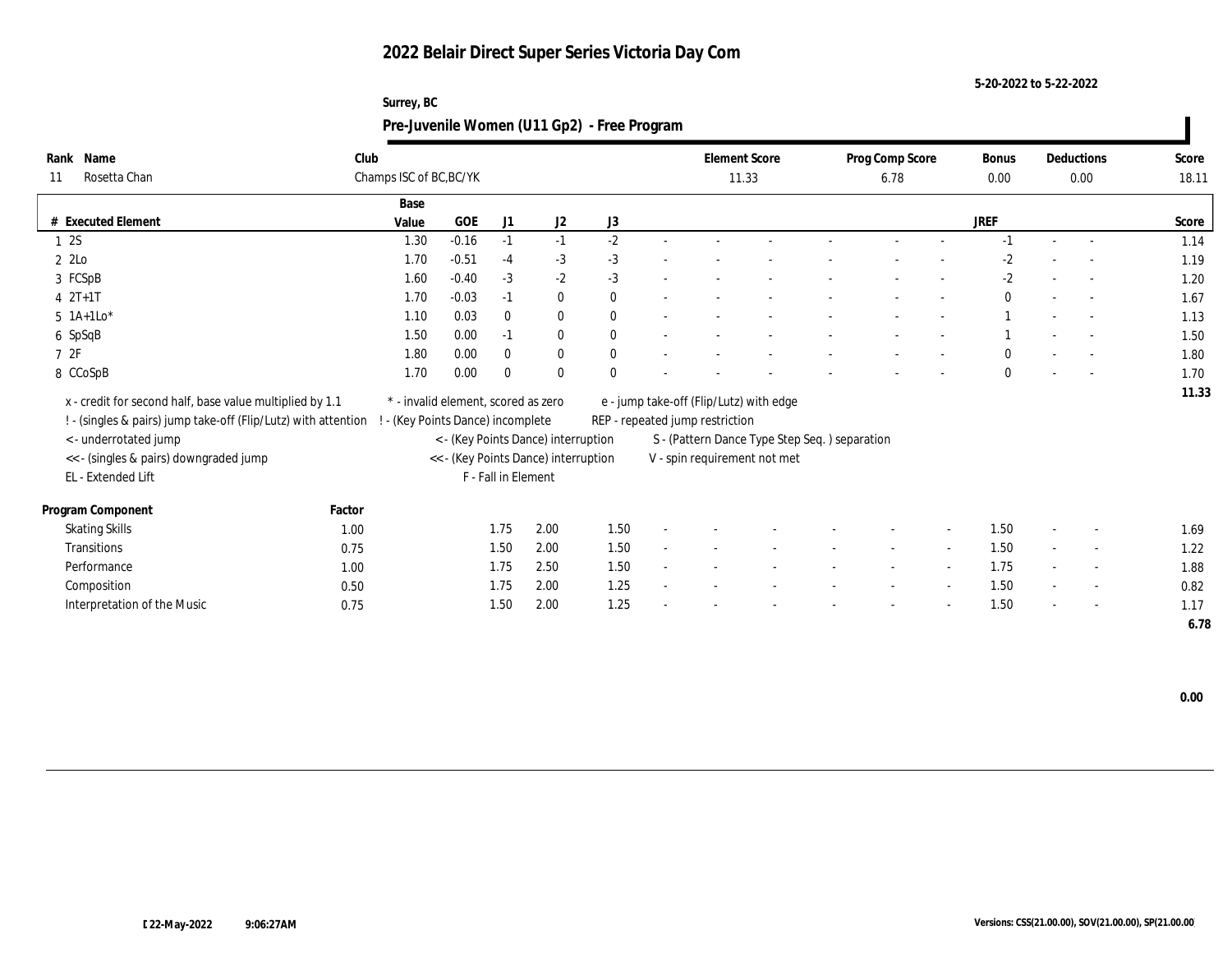**Surrey, BC**

**5-20-2022 to 5-22-2022**

| Rank Name                                                      | Club   |                                     |         |                     |                                      |          | <b>Element Score</b>                    |                                               | Prog Comp Score |                          | <b>Bonus</b> |        | Deductions | Score |
|----------------------------------------------------------------|--------|-------------------------------------|---------|---------------------|--------------------------------------|----------|-----------------------------------------|-----------------------------------------------|-----------------|--------------------------|--------------|--------|------------|-------|
| Charaine Lai<br>12                                             |        | Connaught SC, BC/YK                 |         |                     |                                      |          | 9.53                                    |                                               | 8.11            |                          | 0.00         |        | 0.00       | 17.64 |
|                                                                |        | Base                                |         |                     |                                      |          |                                         |                                               |                 |                          |              |        |            |       |
| # Executed Element                                             |        | Value                               | GOE     | J1                  | J2                                   | J3       |                                         |                                               |                 |                          | <b>JREF</b>  |        |            | Score |
| $1 \t1A$                                                       |        | 1.10                                | 0.00    | $\mathbf{0}$        | $\mathbf{0}$                         | $\Omega$ |                                         |                                               |                 |                          | $\Omega$     | $\sim$ |            | 1.10  |
| $2$ 1Lz                                                        |        | 0.60                                | 0.00    | $\Omega$            | $\bf{0}$                             | 0        |                                         |                                               |                 |                          |              |        |            | 0.60  |
| $3$ 2Lo $<$                                                    |        | 1.36                                | $-0.41$ | $-4$                | $-3$                                 | $-3$     |                                         |                                               |                 |                          | $-2$         |        |            | 0.95  |
| 4 FCSpB                                                        |        | 1.60                                | $-0.40$ | $-3$                | $-2$                                 | $-3$     |                                         |                                               |                 |                          | $-2$         |        | $\sim$     | 1.20  |
| $5 \, 2S <$                                                    |        | 1.04                                | $-0.24$ | $-2$                | $-3$                                 | $-2$     |                                         |                                               |                 |                          | $-2$         |        |            | 0.80  |
| 6 SpSqB                                                        |        | 1.50                                | 0.15    | $\theta$            |                                      |          |                                         |                                               |                 |                          | $\mathbf{2}$ |        | $\sim$     | 1.65  |
| $7 1A+1T$                                                      |        | 1.50                                | 0.03    | $\theta$            | $\bf{0}$                             | 0        |                                         |                                               |                 |                          |              |        |            | 1.53  |
| 8 CCoSpB                                                       |        | 1.70                                | 0.00    | $\Omega$            | $\mathbf{0}$                         |          |                                         |                                               |                 |                          |              |        |            | 1.70  |
|                                                                |        | * - invalid element, scored as zero |         |                     |                                      |          |                                         |                                               |                 |                          |              |        |            | 9.53  |
| x - credit for second half, base value multiplied by 1.1       |        |                                     |         |                     |                                      |          | e - jump take-off (Flip/Lutz) with edge |                                               |                 |                          |              |        |            |       |
| ! - (singles & pairs) jump take-off (Flip/Lutz) with attention |        | - (Key Points Dance) incomplete     |         |                     |                                      |          | REP - repeated jump restriction         |                                               |                 |                          |              |        |            |       |
| <- underrotated jump                                           |        |                                     |         |                     | < - (Key Points Dance) interruption  |          |                                         | S - (Pattern Dance Type Step Seq.) separation |                 |                          |              |        |            |       |
| << - (singles & pairs) downgraded jump<br>EL - Extended Lift   |        |                                     |         | F - Fall in Element | << - (Key Points Dance) interruption |          | V - spin requirement not met            |                                               |                 |                          |              |        |            |       |
|                                                                |        |                                     |         |                     |                                      |          |                                         |                                               |                 |                          |              |        |            |       |
| Program Component                                              | Factor |                                     |         |                     |                                      |          |                                         |                                               |                 |                          |              |        |            |       |
| <b>Skating Skills</b>                                          | 1.00   |                                     |         | 2.00                | 2.25                                 | 2.25     |                                         |                                               |                 | $\overline{\phantom{a}}$ | 1.75         |        |            | 2.06  |
| Transitions                                                    | 0.75   |                                     |         | 1.75                | 2.25                                 | 2.00     |                                         |                                               |                 | $\sim$                   | 2.00         |        |            | 1.50  |
| Performance                                                    | 1.00   |                                     |         | 1.75                | 2.25                                 | 2.25     |                                         |                                               |                 | $\sim$                   | 2.00         |        |            | 2.06  |
| Composition                                                    | 0.50   |                                     |         | 2.00                | 2.25                                 | 2.00     |                                         |                                               |                 | $\sim$                   | 2.00         |        | $\sim$     | 1.03  |
| Interpretation of the Music                                    | 0.75   |                                     |         | 1.75                | 2.25                                 | 2.00     |                                         |                                               |                 |                          | 1.75         |        |            | 1.46  |
|                                                                |        |                                     |         |                     |                                      |          |                                         |                                               |                 |                          |              |        |            | 8.11  |